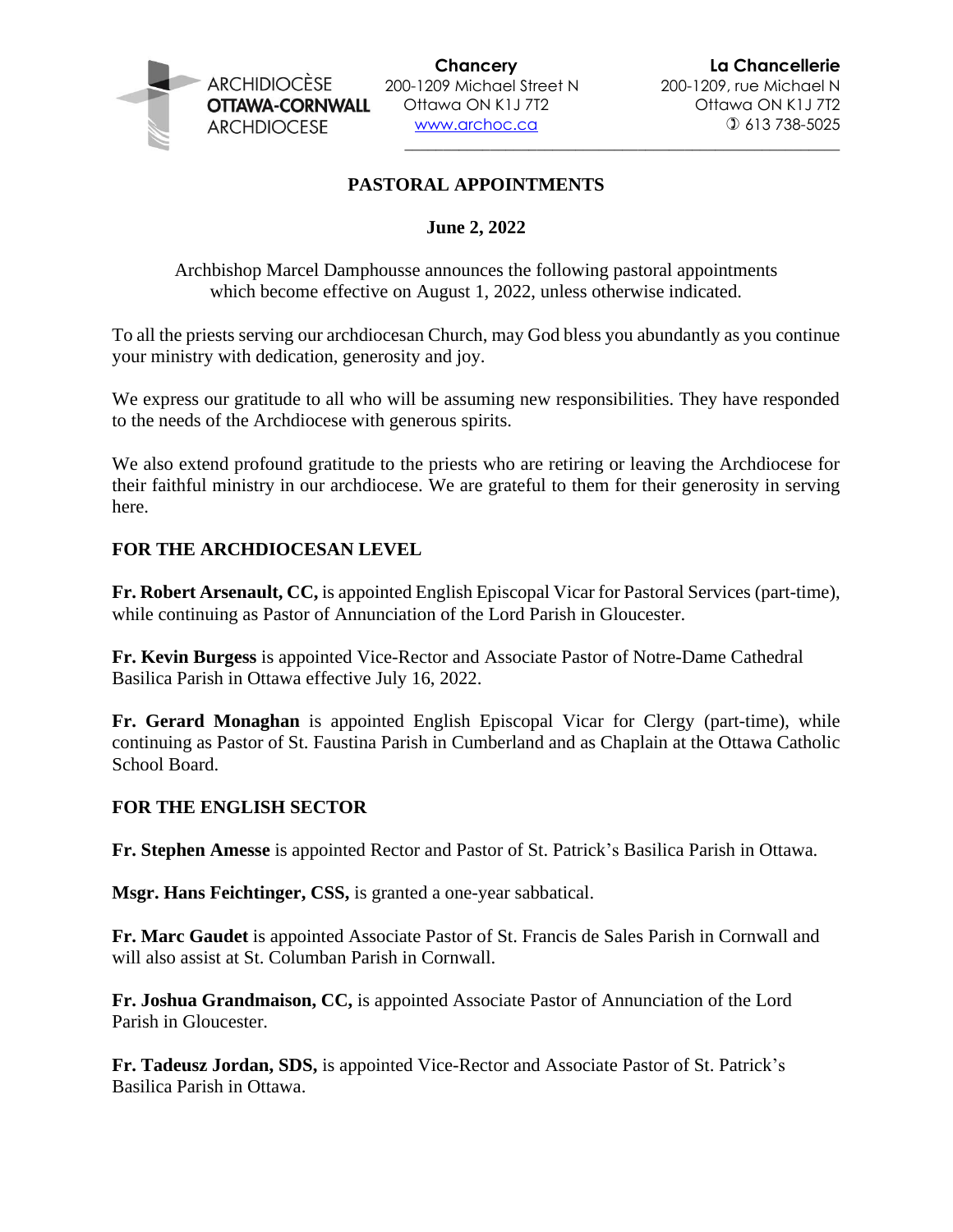**Fr. Dinko Kalmar** is re-appointed Pastor of St. Leopold Mandic Parish in Ottawa.

**Fr. Jonathan Kelly** is appointed Associate Pastor of St. Monica Parish and St. Andrew in Nepean.

**Fr. Lukose Kochupurackal, C.M.F.,** is granted a six-month sabbatical. During this time Fr. Eslin Pereira, C.M.F., is appointed Parochial Administrator of Holy Cross Parish in Ottawa while continuing as Pastor of St. Bernard Parish in Gloucester. Fr. Manuel Diaz, C.M.F., and Fr. Jose Sanchez, C.M.F., will each assist at the Holy Cross Parish. Each will assist for three months.

**Fr. Robert Laroche, O.M.I.,** is appointed Pastor of St. Joseph Parish in Ottawa.

**Fr. Stephen Liang** is reappointed Parochial Administrator of Immaculate Heart of Mary Parish in Ottawa and Priest-Moderator of Sheng Shen Parish in Ottawa.

**Fr. Robert Masternak, SDS,** is appointed Pastor of Resurrection of the Lord Parish in Ottawa.

**Fr. Anthony Nwaohiri** is appointed Pastor of Our Lady of the Miraculous Medal Parish in Russell.

**Fr. Connor O'Hara** is appointed Associate Pastor of Holy Redeemer Parish in Kanata.

**Fr. Maurice Richard, OFM Conv.,** is appointed Pastor of St. Ignatius Parish in Ottawa.

**Fr. Sean Wenger, CC**, is appointed Parochial Administrator of St. George and Queen of the Most Holy Rosary Parishes in Ottawa.

The naming of a Parochial Administrator for St. Albertus Pfarrgemeinde Parish in Ottawa is in progress.

**Deacon Paul Beaudoin** is reappointed to Assumption of the Blessed Virgin Mary Parish in Ottawa.

**Deacon Stephen Donoghue** is reappointed to Divine Infant Parish in Orleans. **Deacon Thomas Donohue** is reappointed to St. Faustina Parish in Cumberland. **Deacon Gerardo Panes** is reappointed to Divine Infant Parish in Ottawa. **Deacon Thomas Stephenson** is granted a one-year leave.

## **FOR THE FRENCH SECTOR**

**Fr. Lucien Campeau** is reappointed Associate Pastor of Saint-Pierre-Apôtre Parish in Hawkesbury.

**Fr. Jacques Frédérique** is appointed Parochial Administrator of Saint-Victor Parish in Alfred and Saint-Thomas Parish in Lefaivre.